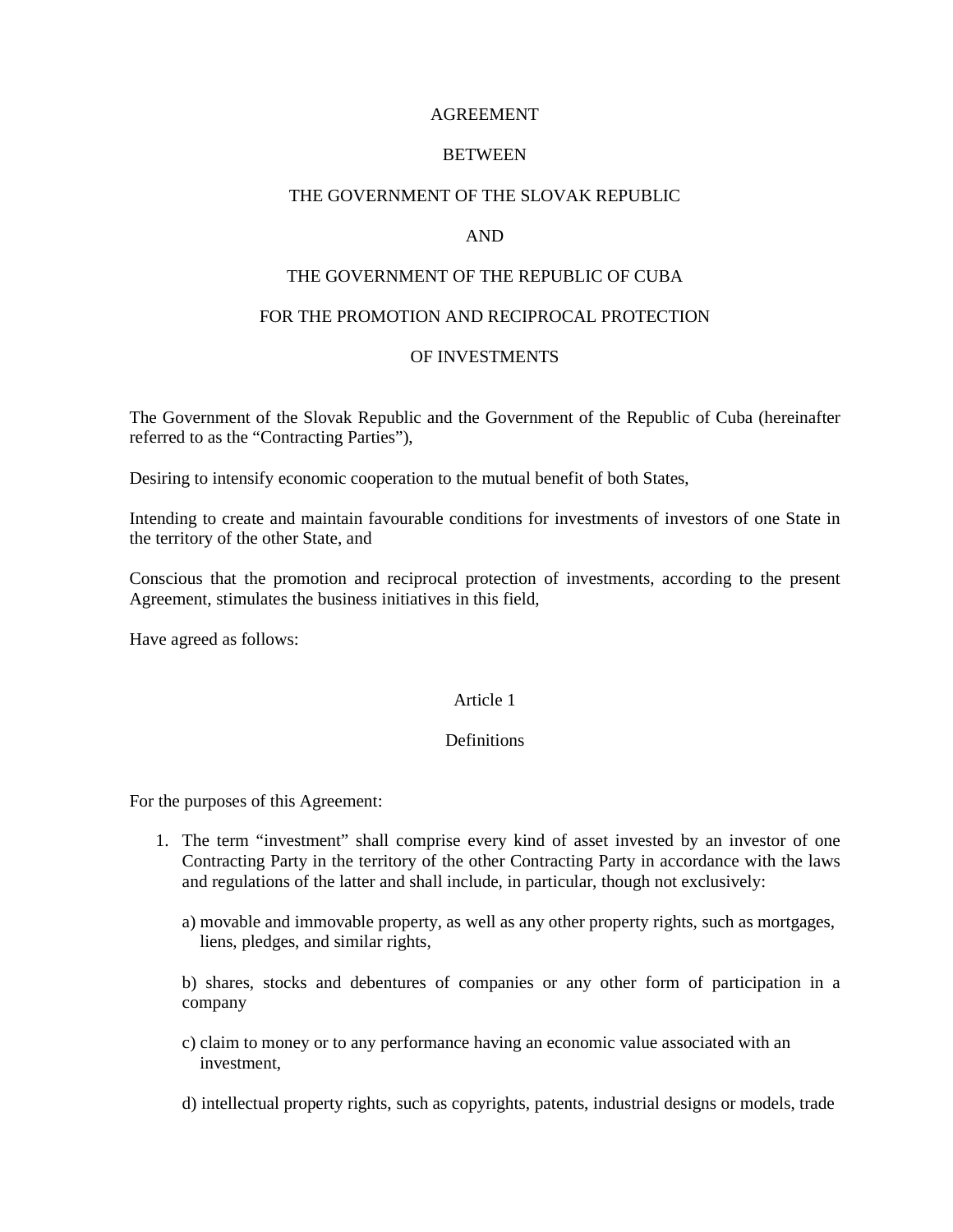or service marks, trade names, know-how, and goodwill, as well as other similar rights recognized by the laws of the Contracting Parties,

e) any rights conferred by law or under contract and any licenses and permits pursuant to law, including the concessions to search for, extract, cultivate or exploit natural resources.

Any alteration of the form in which assets are invested shall not affect their character as investment.

- 2. The term "investor" shall mean any natural or legal person who invests in the territory of the other Contracting Party.
	- a) The term "natural person" shall mean any natural person having the citizenship of either Contracting Party in accordance with its laws.
	- b) The term "legal person" shall mean any entity, which has a main office in the territory of either Contracting Party and is incorporated or constituted in accordance with the laws of that Contracting Party.
- 3. The Term "returns" shall mean amounts yielded by an investment and in particular, though not exclusively, includes profits, interests, capital gains, shares, dividends, royalties or fees.
- 4. The term "territory" shall mean:
	- in relation to the Slovak Republic: the land over which it exercises its sovereignty, sovereign rights and jurisdiction in accordance with International Law.
	- in relation to the Republic of Cuba: in addition to the areas within the land boundaries, the maritime areas are also included. These include the marine and submarine areas over which the Cuban State has sovereignty or, in accordance with International Law, exercises sovereign rights and jurisdiction.

### Article 2

### Promotion and Protection of Investment

- 1. Each Contracting Party shall encourage and create favourable conditions for investors of the other Contracting Party to make investments in its territory, and shall admit such investments in accordance with its laws and regulations.
- 2. Investments of investors of either Contracting Party shall at all times be accorded fair and equitable treatment and shall enjoy full protection and security in the territory of the other Contracting Party.
- 3. Each Contracting Party shall create favourable conditions for granting visas and necessary work permits in its territory to the citizens of the other Contracting Party for performing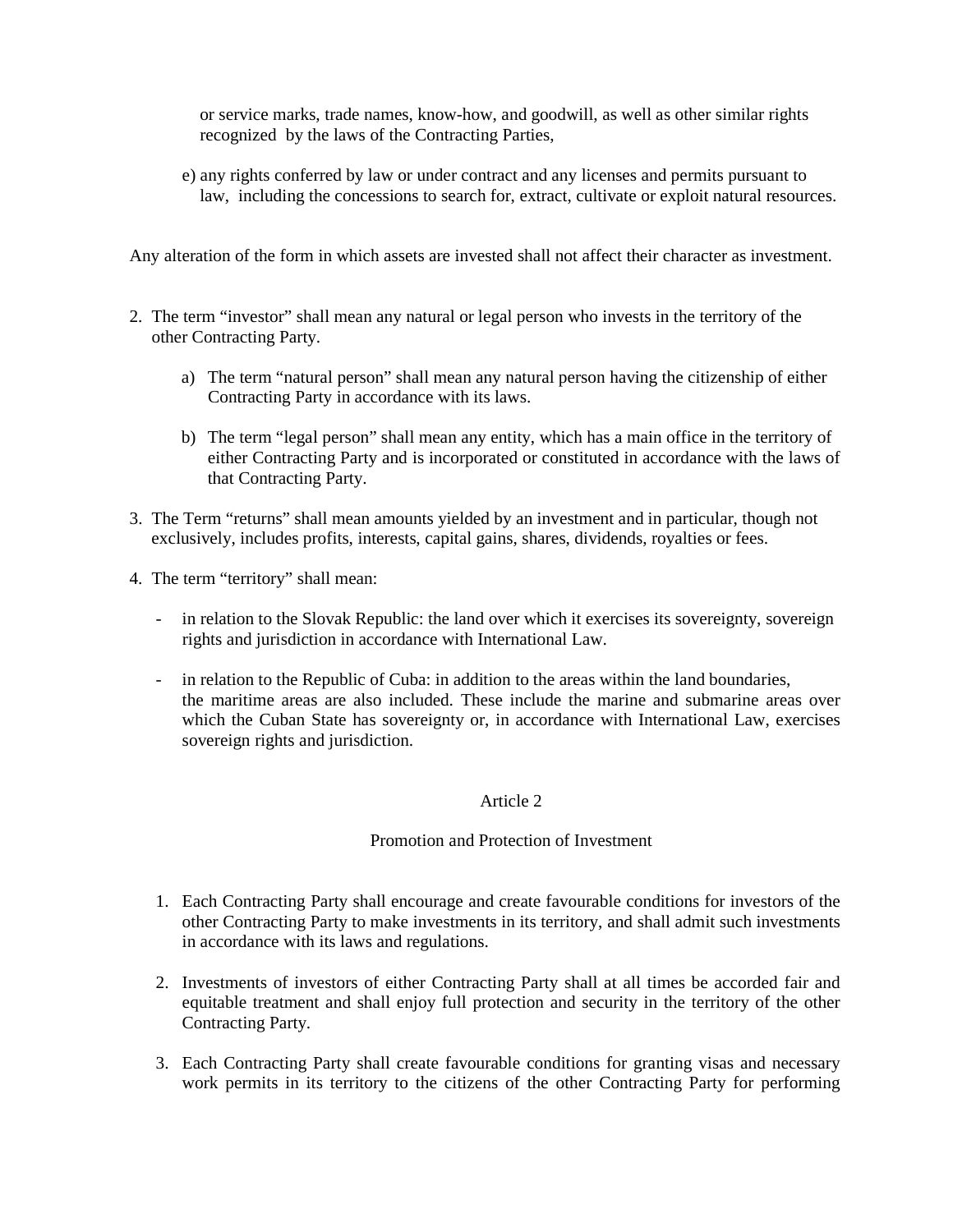activities connected with such investments, once the approval for such investments is granted.

## Article 3

# National and Most - Favoured Nation Treatment

- 1. Each Contracting Party shall in its territory accord to investments and returns of investors of the other Contracting Party treatment which is fair and equitable and not less favourable than that which it accords to investments and returns of its own investors or to investment and returns of investors of any third State, whichever is more favourable.
- 2. Each Contracting party shall in its territory accord to investors of the other Contracting Party, as regards management, maintenance, use, enjoyment or disposal of their investments treatment which is fair and equitable and not less favourable than that which it accords to its own investors or to investors of any third State, whichever is more favourable.
- 3. As for the national treatment, it is confirmed that investors referred to in paragraphs (1) and (2) above are those governed by national legislation – in the case of the Republic of Cuba, the national legislation covering foreign investment – and the treatment provided for in paragraphs (1) and (2) above shall apply to the provisions of Articles 1 to 11 of this Agreement.
- 4. the provisions of paragraphs (1) and (2) of this Article shall not be construed so as to oblige one Contracting Party to extend to the investors of the other Contracting Party the benefits of any treatment, preference or privilege which may be extended by the former Contracting Party by virtue of:
	- a) any customs union or free trade area or a monetary union or similar international agreements leading to such unions or institutions or other forms of regional cooperation to which either of the Contracting Party is or may become a party,
	- c) Any international agreement or arrangement relating wholly or mainly to taxation.

## Article 4

### Compensation for Losses

1. Investors of one Contracting Party whose investments in the territory of the other Contracting Party suffer losses owing to war, or other armed conflicts, a state of national emergency, revolt, insurrection, riot or other such similar activity in the territory of the latter Contracting Party, shall be accorded by the latter Contracting Party treatment, as regards restitution, indemnification, compensation or other settlement, not less favourable than that which the latter Contracting Party accords to its own investors or to investors of any third State.

Resulting payments shall be freely transferable in freely convertible currency without delay.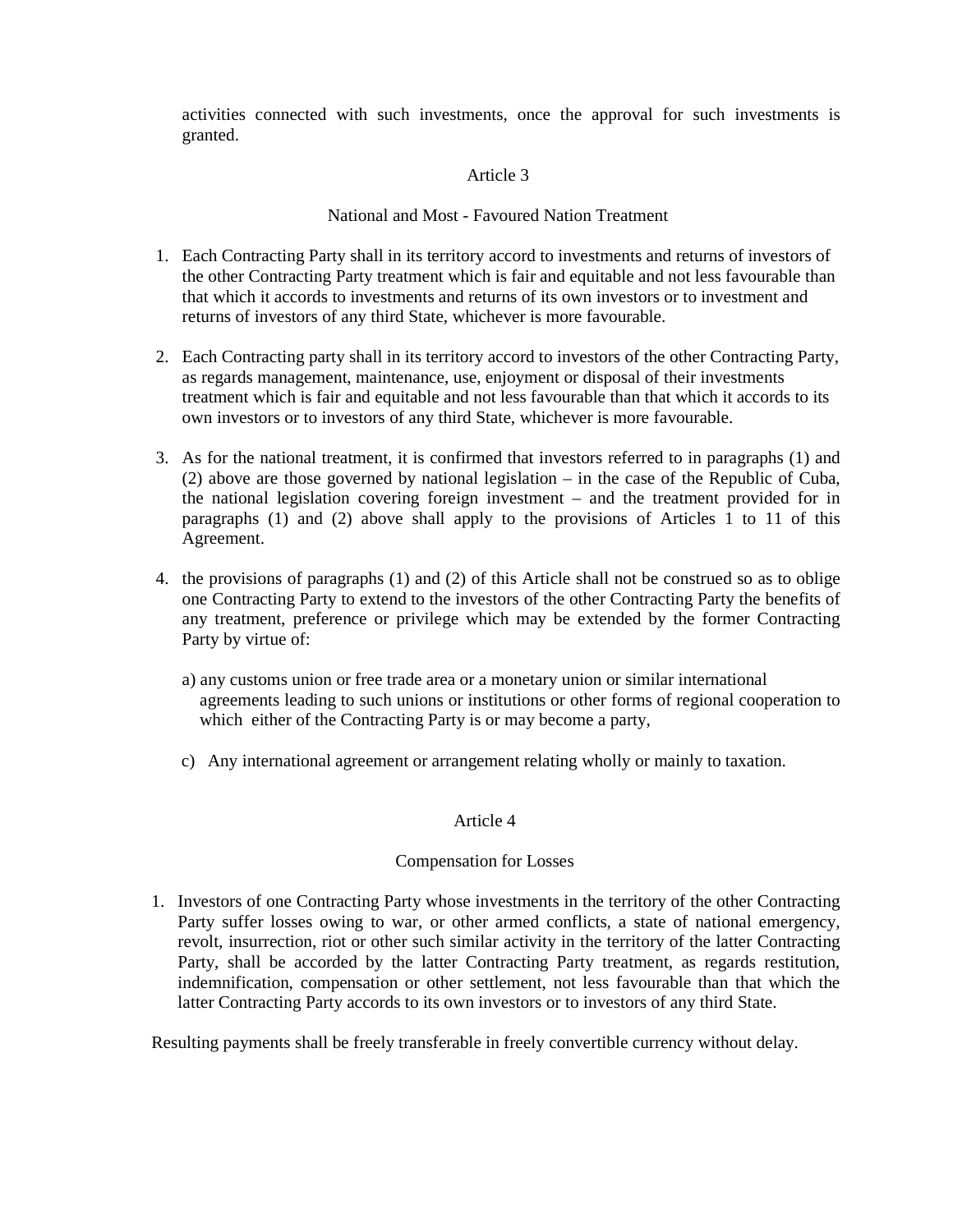- 2. Without prejudice to paragraph (1) of this Article, investors of one Contracting Party who in any of the events referred to in that paragraph suffer losses in the territory of the other Contracting Party resulting from:
	- a) requisitioning of their property by its forces or authorities,
	- b) destruction of their property by its forces or authorities which was not caused in combat action or was not required by the necessity of the situation,

Shall be accorded fair and adequate compensation for the losses sustained during the period of the requisitioning or as a result of the destruction of the property. Resulting payments shall be freely transferable in freely convertible currency without delay.

### Article 5

### Expropriation

- 1. Investments of investors of either Contracting Party shall not be nationalized expropriated or subjected to measures having effect equivalent to nationalization or expropriation (hereinafter referred to as "expropriation") in the territory of the other Contracting Party except for a public purpose. the expropriation shall be carried out under due process of law, on a non-discriminatory basis and shall be accompanied by provisions for the payment of prompt, adequate and effective compensation. Such compensation shall amount to the market value of the investment expropriated immediately before expropriation or impending expropriation became public knowledge, and shall include interests form the date of expropriation, shall be made without delay, be effectively realizable and be freely transferable in freely convertible currency.
- 2. The investor affected shall have a right to prompt review, by a judicial or other independent authority of that Contracting Party, or the valuation of his or its investment in accordance with the principles set out in this Article
- 3. The provisions of paragraph (1) of this Article shall also apply where a Contracting Party expropriates the assets of a company which is incorporated or constituted under the law in force in any part of its own territory, and in which investors of the other Contracting Party own shares.

## Article 6

### **Transfers**

1. The Contracting Parties shall guarantee to free transfer of payments related to investments and returns, after fulfillment of tax obligations. The transfers shall be made without restrictions and undue delay, in any freely convertible currency agreed upon by the Parties. Such transfers shall include, in particular, though not exclusively;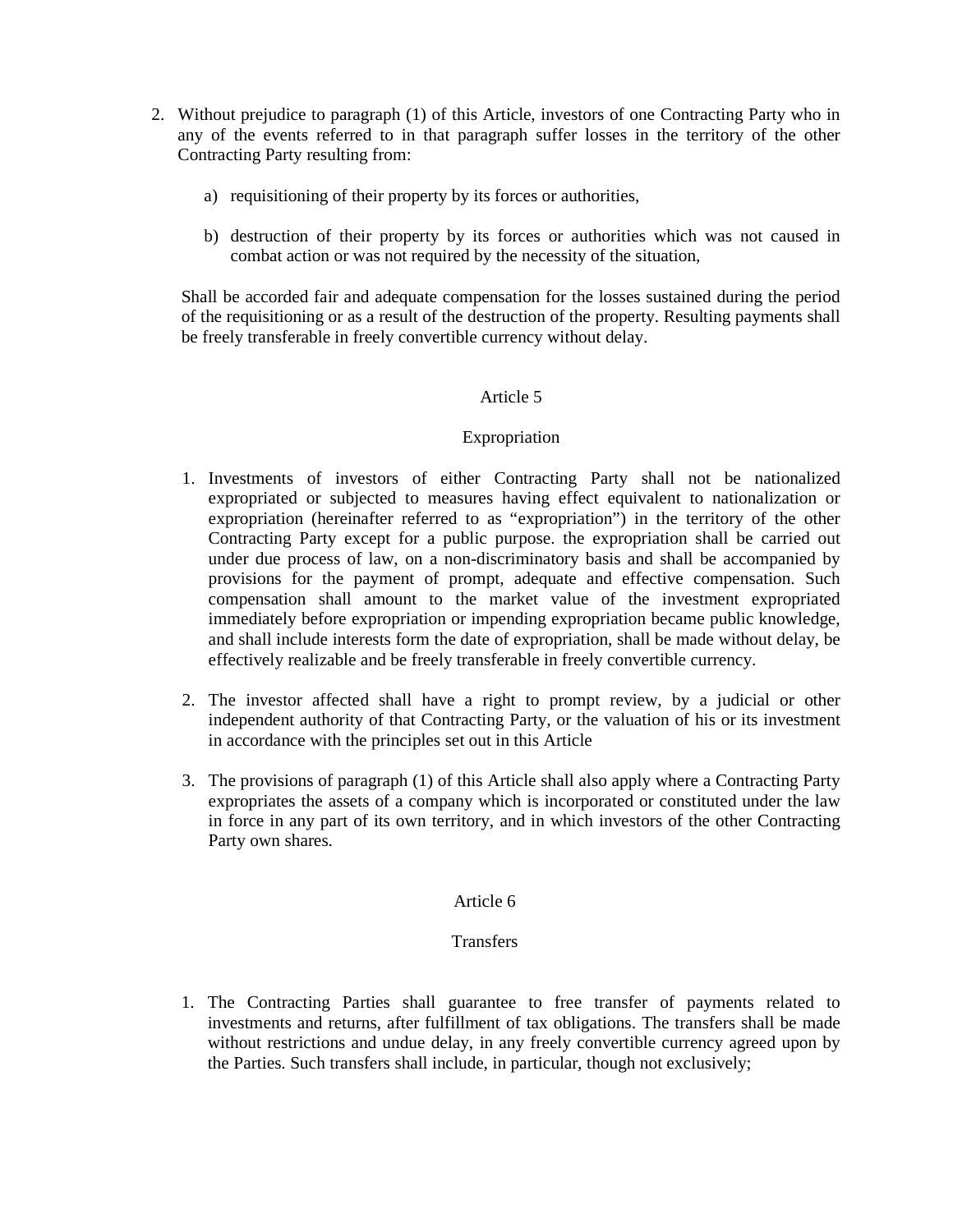- a) capital and additional amounts to maintain or increase the investment,
- b) profits, interests, dividends and other current incomes,
- c) funds in repayment of loans,
- d) royalties or fees,
- e) proceeds of sale or liquidation of the investment,
- f) the earning of natural persons subject to the laws and regulations of the Contracting Party in which investments have been made.
- 2. For the purpose of this Agreement, exchange rates shall be the prevailing exchange rates effective for the current transactions at the date of transfer, unless otherwise agreed.

#### Article 7

#### Subrogation

- 1. If a Contracting Party or its designated agency makes payment to its own investors under a guarantee against non-commercial risks it has accorded in respect of an investment in the territory of the other Contracting Party, the latter Contracting Party shall recognize.
	- a) the assignment, whether under the law or pursuant to a legal transaction in that country, of any right or claim by the investor to the former Contracting party or its designated agency, as well as,
	- b) that the former Contracting party or its designated agency is entitled by virtue of subrogation to exercise the rights and enforce the claims of that investor and shall assume the obligations related to the investment.
- 2. The subrogated rights or claims shall not exceed the original rights or claims of the investor.

#### Article 8

# Settlement of Investment Disputes between a Contracting Party and an Investor of the other Contracting Party

- 1. Any dispute which may arise between an investor of one Contracting Party and the other Contracting Party shall be subject to negotiations between the parties in dispute
- 2. If any dispute between an investor of one Contracting Party and the other Contracting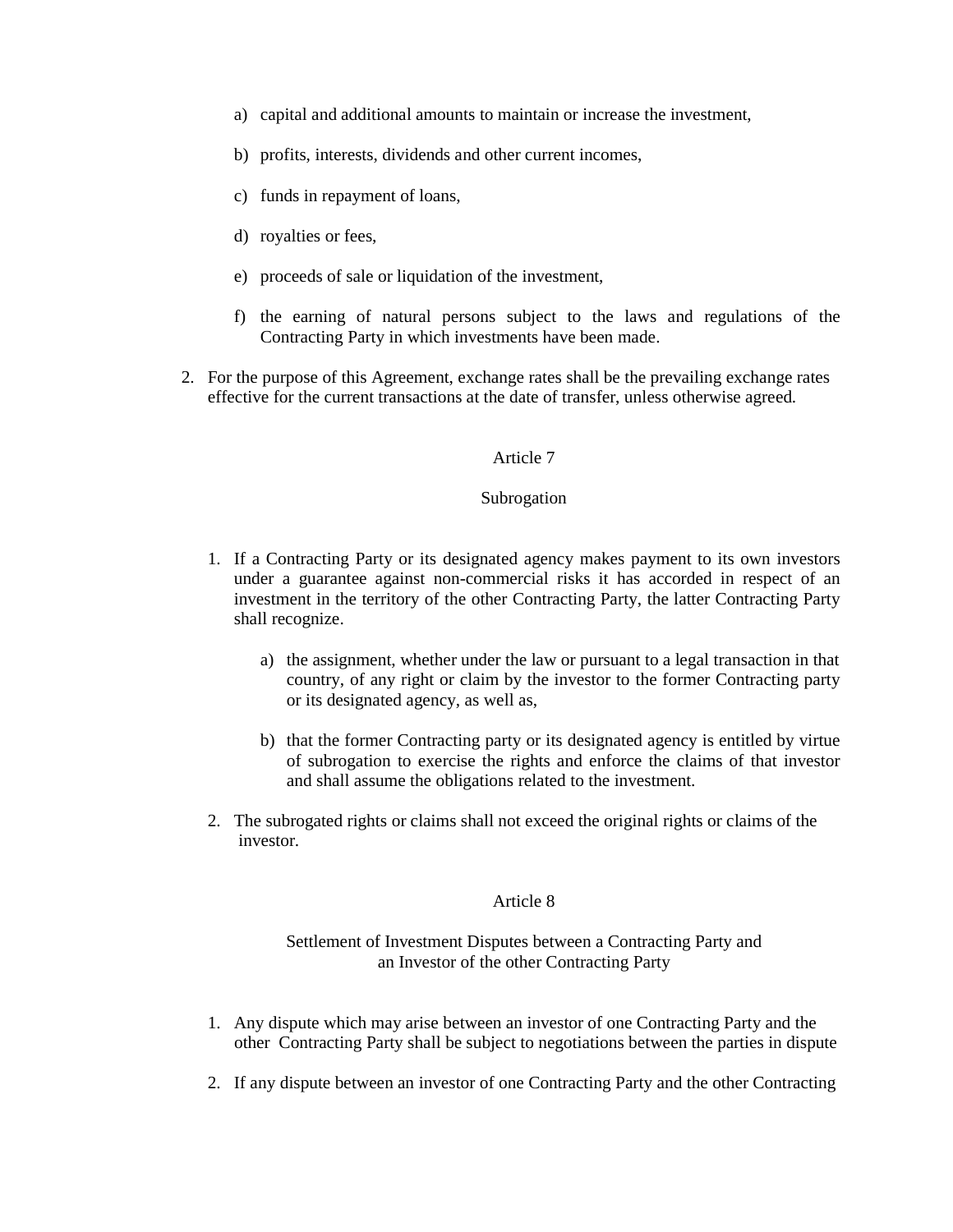Party cannot be thus settled within a period of six months, the investor shall be entitled to submit the case either to:

- a) the Court of Arbitration of the International Chamber of Commerce in Paris; or
- b) an arbitrator or international ad hoc Arbitral Tribunal established under the Arbitration Rules of the United Nations Commission on International Trade Law (UNCITRAL).

The parties to the dispute may agree, in writing, to modify these Rules. The arbitral award shall be final and binding on both parties to the dispute.

#### Article 9

Settlement of Disputes between the Contracting Parties

- 1. Disputes between the Contracting Parties concerning the interpretation or application of this Agreement shall, if possible, be settled through consultations or negotiations.
- 2. If the dispute cannot be thus settled within six months from the date of the request for settlement, it shall, upon the request of either Contracting Party, be submitted to an Ad hoc Arbitral Tribunal in accordance with the provisions of this Article.
- 3. The Arbitral Tribunal shall be constituted for each individual case in the following way: within two months of the receipt of the request for arbitration, each Contracting Party shall appoint one member of the Tribunal. These two members shall then select a national of a third State who, on approval of the two Contracting parties, shall be appointed Chairman of the Tribunal (hereinafter referred to as the "Chairman"). the Chairman shall be appointed within three months from the date of the appointment of the other two members.
- 4. If within the periods specified in paragraph (3) of this Article the necessary appointments have not been made, a request may be made to the President of the International Court of Justice to make the appointments. If he happens to be a national of either Contracting Party, or if he is otherwise prevented from discharging the said function, the Vice-President shall be invited to make the appointments. If the Vice-President also happens to be a national of either Contracting Party or is prevented from discharging the said function, the member of the International Court of Justice next in seniority who is not a national of either Contracting Party shall be invited to make the appointments.
- 5. The Arbitral Tribunal shall reach its decision by a majority of votes. Such decision shall be binding. each Contracting Party shall bear the cost of its own arbitrator and its representation in the arbitral proceedings. The cost of the Chairman and the remaining costs shall be borne in equal parts by both Contracting Parties. The Arbitral Tribunal shall determine its own procedure.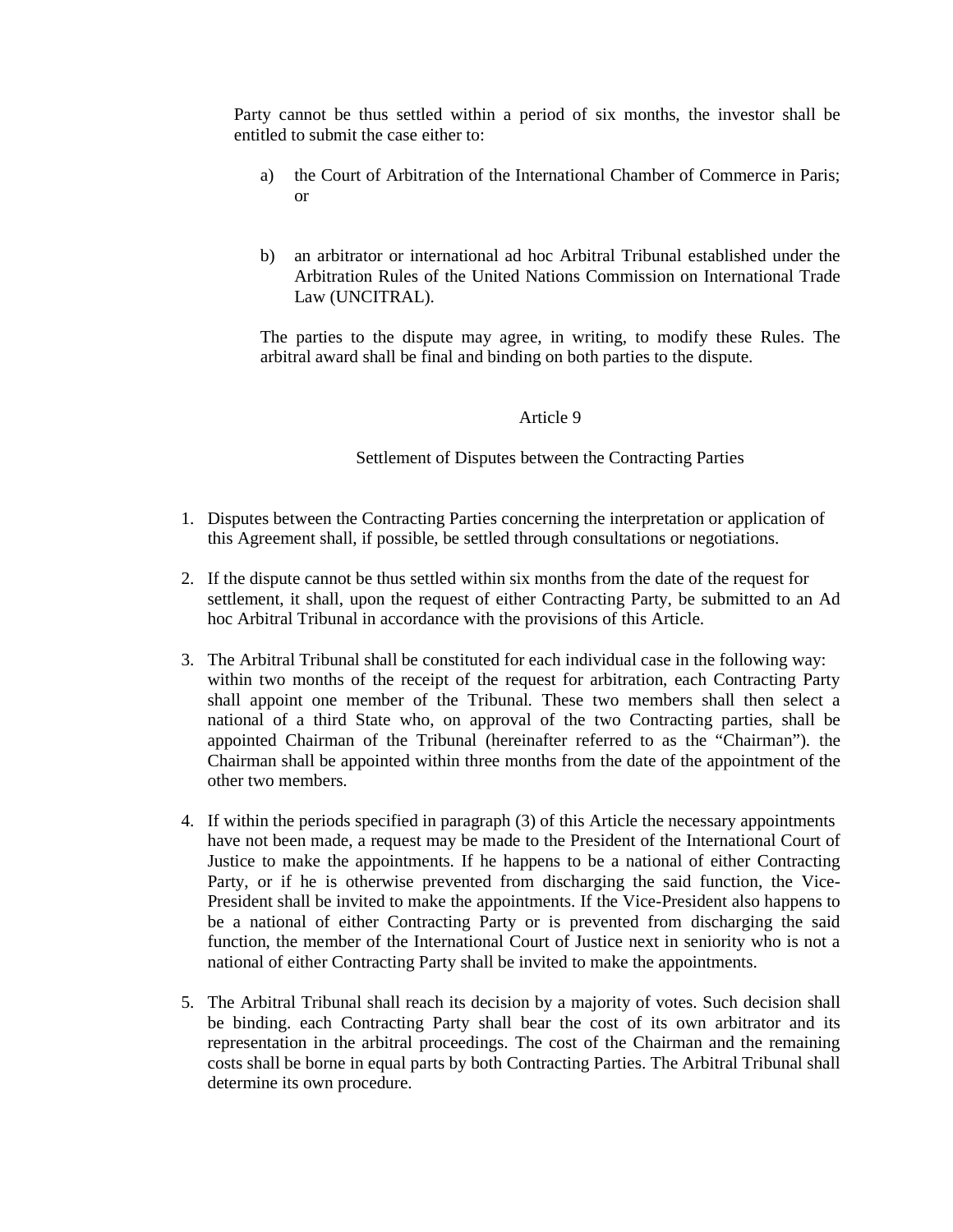## Article 10

# Application of Other Rules and Special Commitments

- 1. Where a matter is governed simultaneously both by this Agreement and by another International Agreement to which both Contracting Parties are parties, nothing in this Agreement shall prevent either Contracting Party or any of any of its investors who own investments in the territory of the other Contracting Party from taking advantage of whichever rules are more favourable to his case.
- 2. If the treatment to be accorded by one Contracting Party to investors of the other Contracting Party in accordance with its laws and regulations or other specific provisions of contracts is more favourable than that accorded by the Agreement, the more favourable shall be accorded.

# Article 11

# Applicability of this Agreement

The provisions of this Agreement shall apply to investments made by investors of one Contracting Party in the territory of the other Contracting Party prior as well as after its entry into force, but shall not apply to any dispute concerning investments which have arisen before its entry into force.

### Article 12

### entry into Force, Duration and Termination

- 1. This Agreement is subject to approval in accordance with internal constitutional requirements of both Contracting Parties and shall enter into force on the latter day on which either Contracting Party notifies the other Contracting Party about the said approval.
- 2. This Agreement shall remain in force for a period of ten years and shall continue in force automatically for further periods of ten years, unless one year before the date of its expiration either Contracting Party notifies the other in writing of its intention to terminate the Agreement.
- 2. In respect of investments made prior to the termination of this Agreement, the provisions of this Agreement shall continue to be effective for a period of ten years from the date of termination.